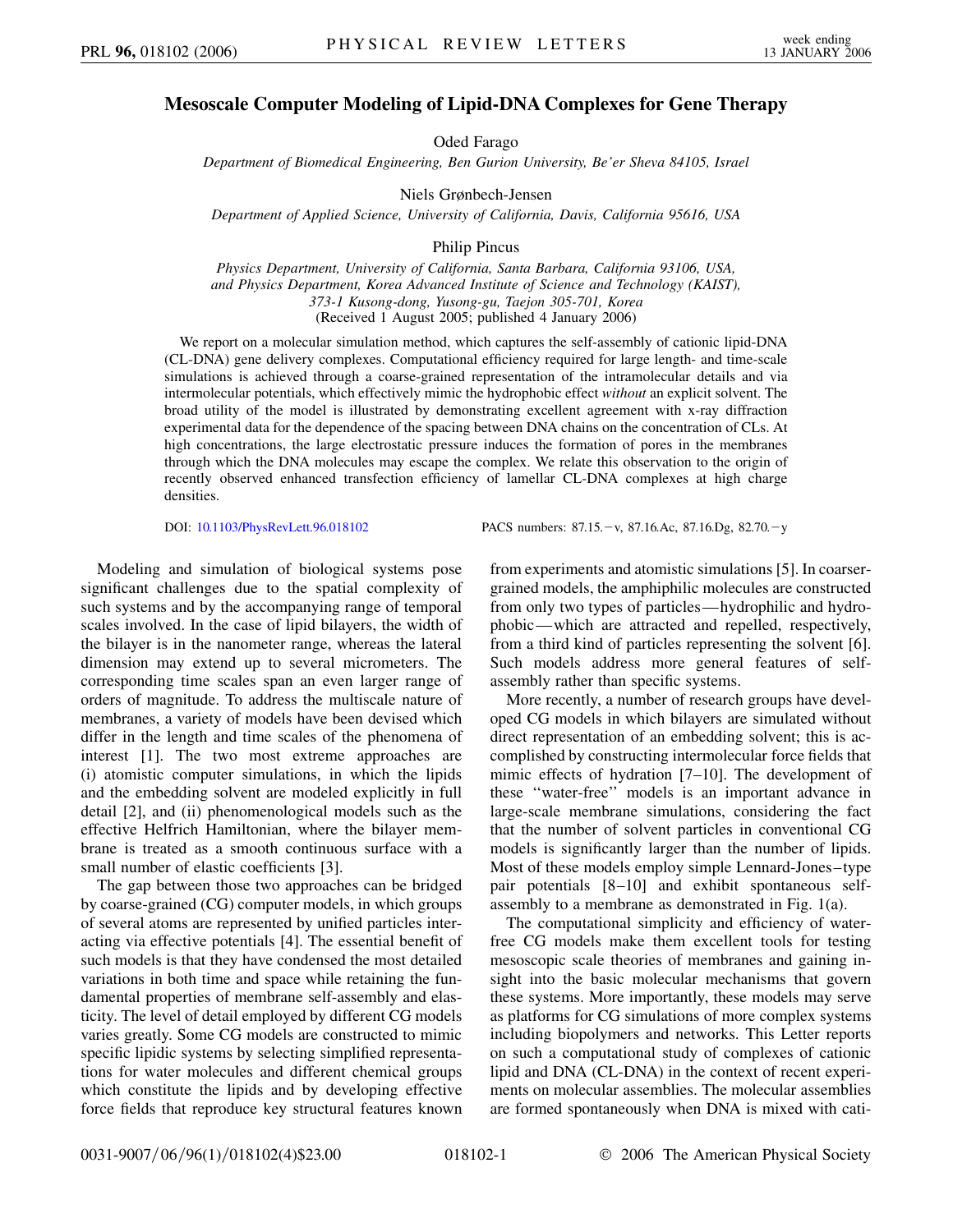



FIG. 1. (a) Self-assembly of a 100 lipid bilayer patch. Lipids are modeled as trimers with hydrophilic (black) and hydrophobic (light gray) particles. The membrane in the last figure has been rotated for a better viewing of its structure. (b) Self-assembly of a CL-DNA complex consisting of 240 lipids (of which 90 are charged). Dark gray rods represent DNA segments. (c) Equilibrium configuration of a complex with  $\phi_c \sim 0.9$  whose membranes develop pores.

onic and neutral lipids in an aqueous environment [11,12]. Their formation is driven by the electrostatic attraction between the negatively charged DNA and the CL headgroups and by the entropic gain associated with the concurrent release of the tightly bound counterions from the CL and the DNA [11–13]. X-ray diffraction experiments have revealed that CL-DNA complexes exist in a variety of mesoscopic structures [14], including a lamellar phase where the DNA is intercalated in between lipid bilayers [11]. The DNA strands form a 1D ordered array, where the DNA interaxial spacing  $d_{\text{DNA}}$  decreases with the charge density of the membranes. Isoelectric complexes, where the charges on the DNA exactly match those on the CL, are the most stable ones since they enable nearly complete counterion release [13].

CL-DNA complexes have attracted much attention because of their potential use as nonviral transfection vectors in gene therapy [14–17]. Cationic liposome transfer vectors exhibit low toxicity, nonimmunogenicity, and ease of production [15,18], but their transfection efficiency (TE) remains low compared to that of viral vectors [19,20]. This has spurred an intense research activity aimed at enhancing TE [16,19,20]. Recognizing that the structure of CL-DNA complexes may strongly influence their function and TE, much of the effort in theoretical and experimental studies has been devoted to understanding the mechanisms governing complex formation, structure, and phase behavior [13,14,21–23].

To our best knowledge, only a single attempt has so far been made to study CL-DNA complexes using molecular simulations [24]. That study employed a fully atomistic description of both the lipids and the DNA and has, consequently, been limited to a small system of 48 lipids (of which 20 were charged) and a short DNA segment of 10 base pairs. The duration of the simulations was of several nanoseconds. The mesoscopic regime encompassing the statistics and evolution of large molecular ensembles is, however, inaccessible to full atomistic simulations due to the computational requirements, and only continuum behavior of existing CL-DNA structures can be addressed based on free energy functionals which are insensitive to the fine molecular details [21]. Thus, our understanding of many important CL-DNA complex features, such as the process of self-assembly and membrane evolution, mesoscopic structure, and defects, can be addressed only through CG simulations.

The model presented here is based on the CG water-free membrane model, which produces self-assembled bilayer membranes such as the one depicted in Fig. 1(a); model details are given in Ref. [8]. The lipids consist of one hydrophilic (representing the headgroup) and two hydrophobic (representing the tail) spherical particles with shortrange pair interactions between them. We set the diameter of these particles  $\sigma \approx 6.3$  Å (see the definition of  $\sigma$  in Ref. [8]). For this value of  $\sigma$ , the area per lipid in the original model  $a_{\text{linid}} \approx 70 \text{ Å}^2$ . In the present model, a fraction  $\phi_c$  of the hydrophilic headgroups carry charge  $+e$ . DNA is modeled as a rigid rod with a uniform axial charge density  $\lambda_{\text{DNA}} = -e/1.7 \text{ Å}^2$  and radius  $R_{\text{DNA}} = 10 \text{ Å}$ . Excluded volume interactions between rods (*R*) and spheres (*S*) are introduced via a truncated and shifted potential of the form:  $U_{RS}/k_B T = 50 \{[(\sigma/2 + R_{DNA})/r]^{12} - 1\},\$ where  $r$  is the distance between the center of the sphere and the axis of symmetry of the rod. The distance between nearest-neighbor rods is restricted to  $d_{\text{DNA}} \geq 2R_{\text{DNA}}$ .

We study isoelectric complexes where the total charges of the DNA and the CLs neutralize each other, with no added counterions. Simulations of the quasi-2D complex are conducted in a rectangular system of size  $L_x \times L_y \times$ *Lz*, with full periodic boundaries along the *x* and *y* directions and periodicity with respect to only lipid mobility and short-range interactions in the *z* direction. Electrostatic interactions and their periodic images are accounted for by full resummation [25]. Simulations were performed at room temperature and with a bulk water uniform dielectric constant  $\epsilon = 78$  [26]. The rods are arranged in a 1D array with equal spacing in the *xy* plane along the *y* direction. We first examined the ability of the complex to self-assemble spontaneously: 240 lipids, of which 90 are charged, were randomly distributed in a box of size  $L_x = 94 \text{ Å}, L_y = 51 \text{ Å}, L_z = 157 \text{ Å}.$  Three equally spaced DNA strands, each carrying a total charge  $-30e$ ,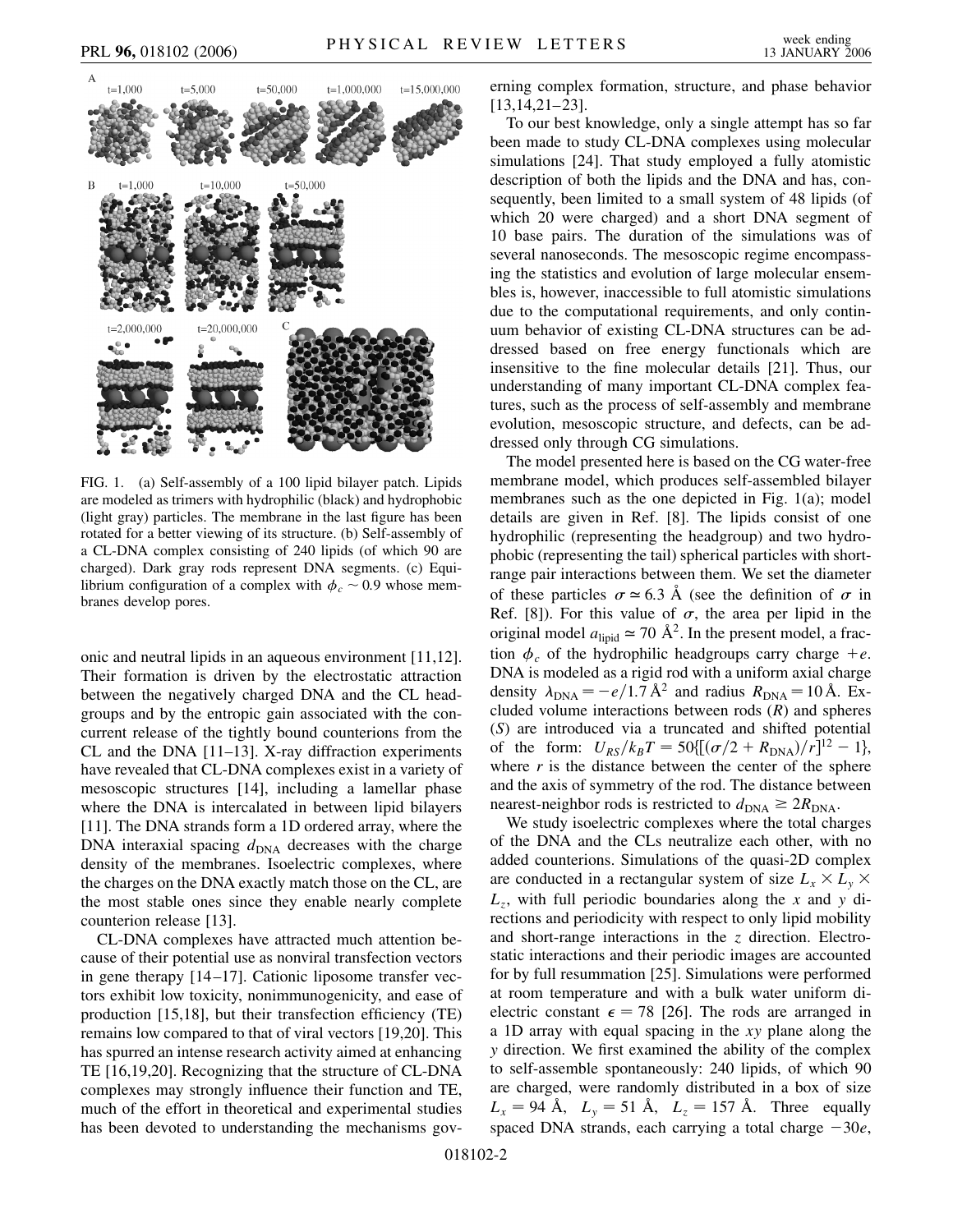were placed at the midplane  $z = L_z/2$  of the box. Canonical ensemble Monte Carlo (MC) simulations were used to generate the temporal evolution of the lipids, while the positions of the rods were fixed. Each MC step consists of (on average) an attempt to translate (and make some minute changes in the relative locations of the three particles with respect to each other) and rotate each lipid. The typical evolution of the system is depicted in Fig. 1(b). The figure demonstrates that a complex is formed quite rapidly, but full association of the lipids is much slower and has not been accomplished by the end of the MC run. The large majority of CLs (except for, typically, as few as 3–4 molecules) tend to reside in the two inner monolayers facing the DNA array, as expected in view of the strong electrostatic attraction between the CLs and DNA. The final snapshot in Fig. 1(b) is typical for an equilibrium distribution of free and complexed lipids. On the other hand, preassembled complexes appear to be stable with respect to dissociation and lipids loss, even in long MC runs.

One of the parameters which is believed to strongly influence the TE is the membrane charge density  $\sigma_M$  =  $2e\phi_c/a_{\text{lipid}}$  [20]. It was found in x-ray diffraction experiments that, for isoelectric complexes, the DNA interaxial spacing  $d_{\text{DNA}}$  is related to  $\sigma_M$  by [11,14]

$$
d_{\text{DNA}} = \frac{\lambda_{\text{DNA}}}{\sigma_M} = \left(\frac{a_{\text{lipid}}\lambda_{\text{DNA}}}{2e}\right)\frac{1}{\phi_c}.\tag{1}
$$

Measuring  $d_{\text{DNA}}$  and verifying this result can serve as a test for our model's ability to mimic the mesoscale behavior of CL-DNA complexes. We have, therefore, performed a set of MC simulations of preassembled isoelectric complexes consisting of 300 charged lipids, an array of five equally spaced DNA molecules of length  $L<sub>v</sub> = 102$  Å (i.e., each carrying a total charge  $-60e$ , and an additional number of neutral lipids. Simulations have been performed using the constant surface tension ensemble  $(N, \gamma, T)$ , with  $\gamma = 0$ [9,27]. The area of the complex has been changed by allowing flexibility in  $L<sub>x</sub>$  (rescaling the x coordinates of the particles accordingly), keeping  $L<sub>y</sub>$  fixed. Attempts to change the area of the system were made, on average, twice every MC time unit. Two flat bilayers, each consisting of 150 cationic and  $(2N - 150)$  neutral lipids, were initially set up on both sides of the DNA array with the headgroups in the inner (outer) monolayers at distance  $0.5\sigma + R_{\text{DNA}}$  (5.5 $\sigma + R_{\text{DNA}}$ ) from the complex midplane. Each monolayer consisted of *N* lipids, with the CLs occupying the two inner monolayers while the outer monolayers consist of neutral lipids only. This distribution of lipids remained unchanged over the course of the simulations (i.e., there was no diffusion of lipids between the monolayers on the time scale of the simulations). The fraction of charged lipids is defined as the number ratio of charged to neutral lipids in the inner monolayers,  $\phi_c$  = 150/N. The preassembled complexes were allowed to equilibrate for  $5 \times 10^5$  steps prior to data collections over at least  $2 \times 10^6$  additional steps. Membrane fluidity was verified by lateral diffusion of both neutral and charged lipids.

The average spacing between adjacent DNA rods  $d_{\text{DNA}}$ is plotted in Fig. 2 as a function of  $1/\phi_c$ . The numerical data is in excellent agreement with the experimental results reported in Ref. [11]. The solid line is obtained from Eq. (1) with  $a_{\text{lipid}} = 69 \text{ Å}^2$ . The deviation from linear behavior at high charge densities arises from the increase in the area per lipid as  $\phi_c$  (see Fig. 3: left *y* axis, solid circles). Similar deviation is observed in the experiment [28]. The assumption underlying Eq. (1) is that the effective interactions between the DNA are repulsive and balanced by the elastic membrane forces. According to Hooke's law, the elastic stress acting on a membrane is related to  $a<sub>lind</sub>$  and its equilibrium value  $a_{lipid}^0$  by  $\tau = K_A(a_{lipid}-a_{lipid}^0)/a_{lipid}^0$ , where  $K_A$  is the 2D stretching modulus, which for lipid bilayers is typically in the range  $K_A \approx 10^2 \text{ ergs/cm}^2$ . At high charge densities, the electrostatic stress is sufficiently large to eliminate the membrane thermal undulations and increase  $a_{\text{lipid}}$  [29]. In the present study, we find for complexes with  $\phi_c \sim 0.85$  that the strain  $\varepsilon \equiv (a_{\text{lipid}} - a)$  $a_{\text{lipid}}^0$  / $a_{\text{lipid}}^0$  ~ 0.1, which is the typical strain lipid bilayers withstand before rapture [30]. Membranes with higher  $\phi_c$ have indeed been found to be susceptible to pore formation, as illustrated by the configuration in Fig. 1(c) of a complex with  $\phi_c \sim 0.9$ . The loss of mechanical stability is also evident from the rapid decrease in the effective stretching modulus of the complex  $K_A^*$  for  $\phi_c$  0*:*7(Fig. 3: right *y* axis, open squares), which has been extracted from the mean square of fluctuations in  $a<sub>lipid</sub>$ :  $K_A^* = k_B T a_{\text{lipid}}^0 / [N \langle (a_{\text{lipid}} - a_{\text{lipid}}^0)^2 \rangle]$ . The larger area fluctuations at high  $\phi_c$  increase the probability of pore opening, which, in turn, may lead to disassociation of the complex. We suggest that this may be the origin of the recently observed enhanced TE of lamellar CL-DNA complexes at high charge densities [20]. Transfection is viewed as a two-stage process: (i) cellular uptake via endocytosis and (ii) escape of the complex from the endosome, pre-



FIG. 2. Average DNA spacing  $d_{\text{DNA}}$  as a function of the inverse of the fraction of charged lipids  $1/\phi_c$ . Markers—numerical results (uncertainties are smaller than symbols); solid line—fit to Eq. (1) with  $a_{\text{lipid}} = 69 \text{ Å}^2$ .